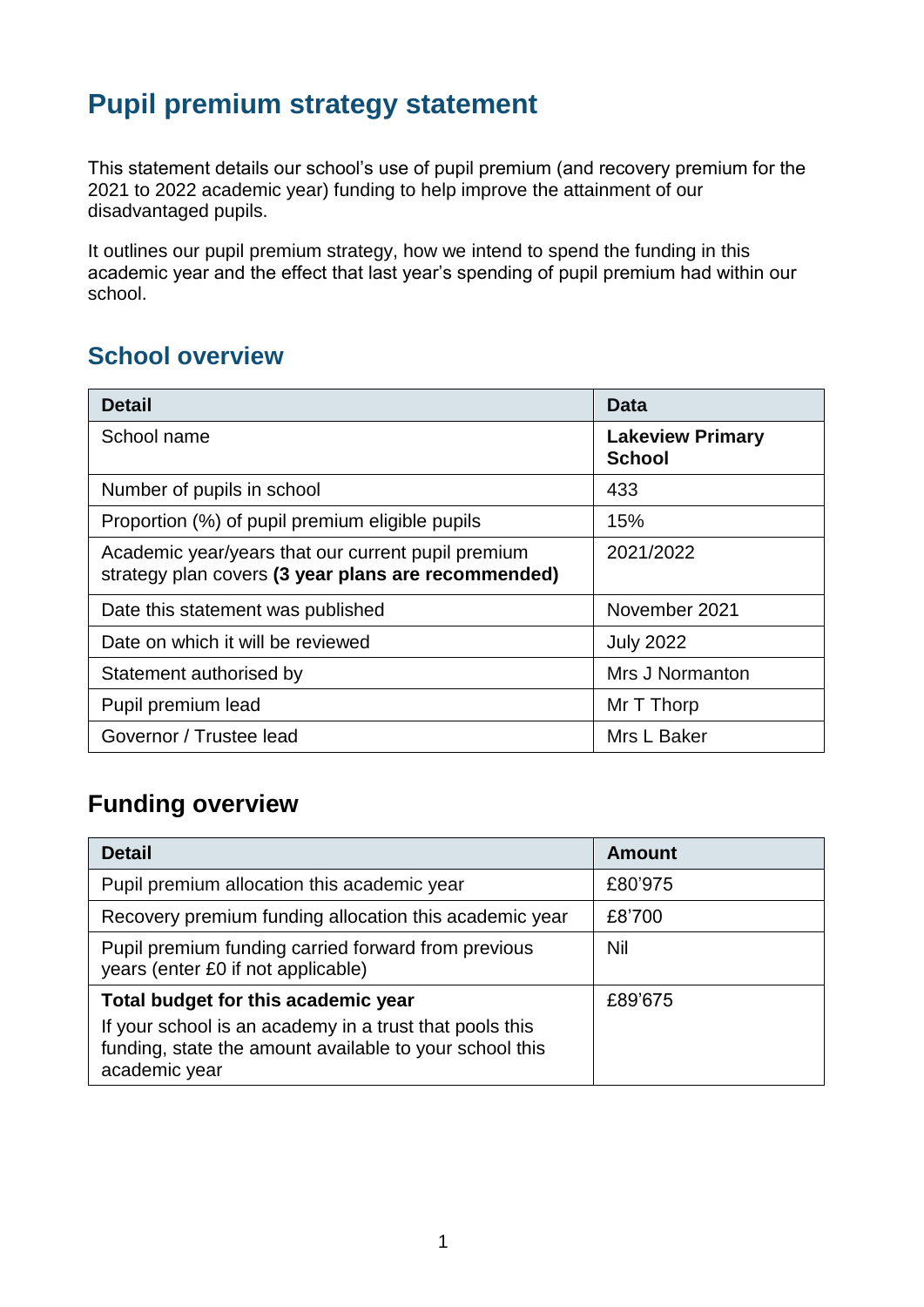# **Part A: Pupil premium strategy plan**

# **Statement of intent**

Our intention is that all pupils, irrespective of their challenges, make good progress and achieve high attainment across all subject areas. This includes those who are already high attainers.

High-quality teaching is at the heart of our approach. Specific focus will be given to areas in which disadvantaged pupils require the most support, based on clear assessment by staff.

Our strategy is also integral to wider school plans for education recovery, notably in its targeted support through the National Tutoring Programme for pupils whose education has been worst affected, including non-disadvantaged pupils.

Our whole school approach will respond to individual needs by:

- ensuring disadvantaged pupils are challenged in their work
- acting early to intervene at the point need is identified
- adopting a whole school approach in which all staff take responsibility for disadvantaged pupils' outcomes and raise expectations of what they can achieve

# **Challenges**

This details the key challenges to achievement that we have identified among our disadvantaged pupils.

| <b>Challenge</b><br>number | <b>Detail of challenge</b>                                                                                                                                                                                                                                       |
|----------------------------|------------------------------------------------------------------------------------------------------------------------------------------------------------------------------------------------------------------------------------------------------------------|
|                            | Assessments, observations, and discussions with pupils indicate that<br>reading skills (fluency and comprehension) are lower than expected.                                                                                                                      |
| 2                          | Assessments, observations, and discussions with pupils suggest disad-<br>vantaged pupils generally have greater difficulties with phonics than<br>their peers. This negatively impacts their development as readers.                                             |
| 3                          | Internal and external (where available) data indicates that progress is at<br>a level below that expected for this cohort.                                                                                                                                       |
| 4                          | Assessments and observations indicate that the education and wellbe-<br>ing of many of our disadvantaged pupils have been impacted by partial<br>school closures to a greater extent than for other pupils. These findings<br>are supported by national studies. |
|                            | This has resulted in significant knowledge gaps leading to pupils falling<br>further behind age-related expectations.                                                                                                                                            |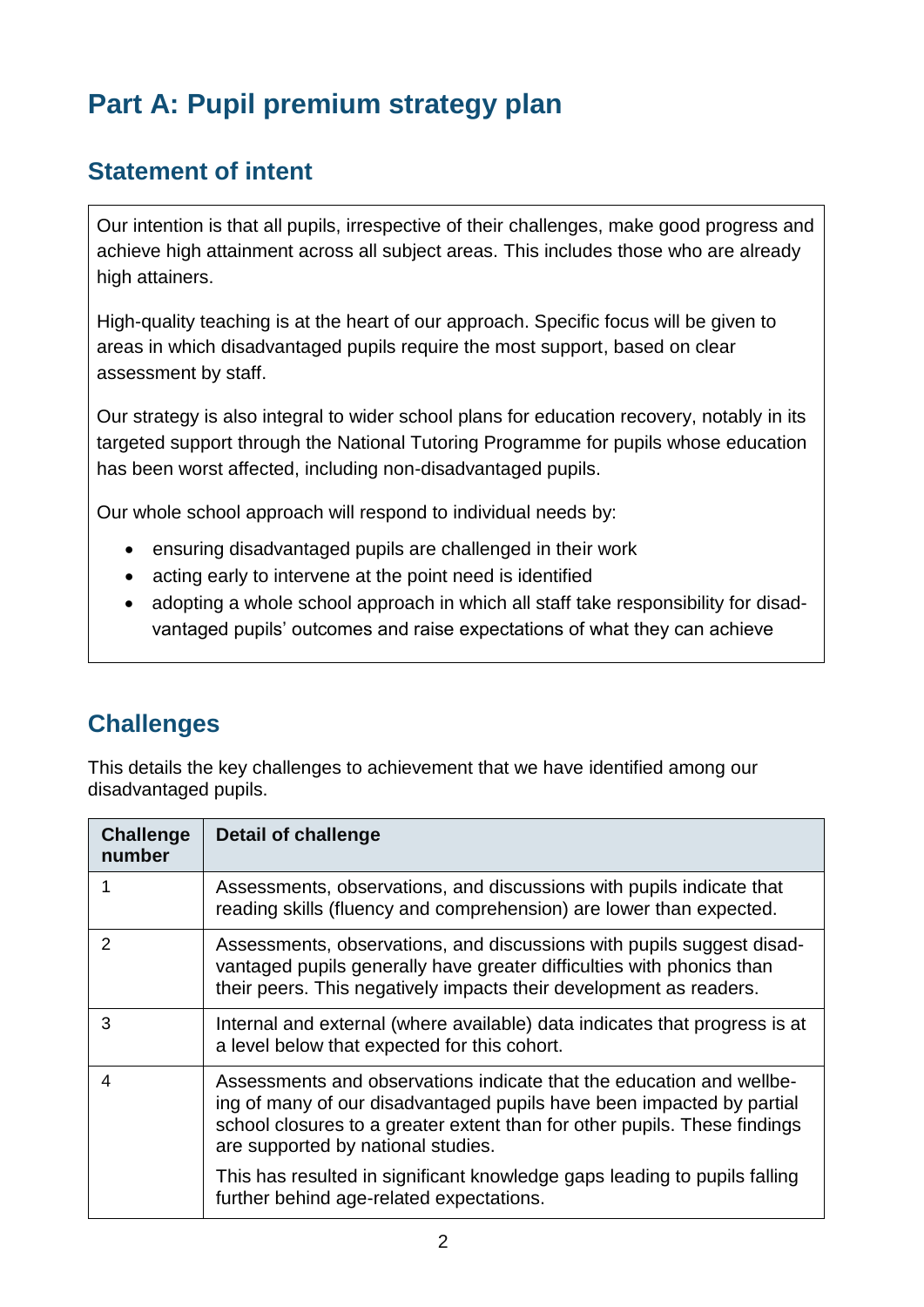| Our assessments (including wellbeing survey), observations and discus-<br>sions with pupils and families have identified social and emotional is-<br>sues for many pupils, notably due to a lack of enrichment opportunities<br>(especially during school closure). |
|---------------------------------------------------------------------------------------------------------------------------------------------------------------------------------------------------------------------------------------------------------------------|
| Despite attendance figures for the school being generally good (above<br>local and National averages), for a minority of children attendance re-<br>mains a concern.                                                                                                |
| Staff skill level and confidence impact on the quality of provision.                                                                                                                                                                                                |

# **Intended outcomes**

This explains the outcomes we are aiming for **by the end of our current strategy plan**, and how we will measure whether they have been achieved.

| <b>Intended outcome</b>                                                                                       | <b>Success criteria</b>                                                                                                                                                                                                                                                                                                                     |
|---------------------------------------------------------------------------------------------------------------|---------------------------------------------------------------------------------------------------------------------------------------------------------------------------------------------------------------------------------------------------------------------------------------------------------------------------------------------|
| Improved reading,<br>writing, maths and<br>phonics attainment<br>among disadvantaged<br>pupils.               | Quality First Teaching is provided for all children.<br>$\overline{\phantom{a}}$<br>Targeted support to be provided, to enable<br>$\overline{\phantom{0}}$<br>disadvantaged pupils to make accelerated progress.<br>Average attainment for disadvantaged pupils to be in<br>$\overline{\phantom{a}}$<br>line with non-disadvantaged pupils. |
| Increase opportunities<br>for enrichment for<br>disadvantaged pupils.                                         | All disadvantaged children take part in 'outside school<br>$\qquad \qquad \blacksquare$<br>hours activities'.<br>Children complete at least 10 activities from the '50<br>$\overline{\phantom{a}}$<br>Things' list, each year.<br>Increased number of children learn a musical<br>$\overline{\phantom{a}}$<br>instrument.                   |
| To achieve and sustain<br>improved attendance<br>for all pupils,<br>particularly our<br>disadvantaged pupils. | Attendance of disadvantaged pupils to be above the<br>$\overline{\phantom{a}}$<br>local authority threshold (92%) for all disadvantaged<br>pupils.<br>Average attendance for disadvantaged pupils to be in<br>$\overline{\phantom{a}}$<br>line with non-disadvantaged pupils (97%).                                                         |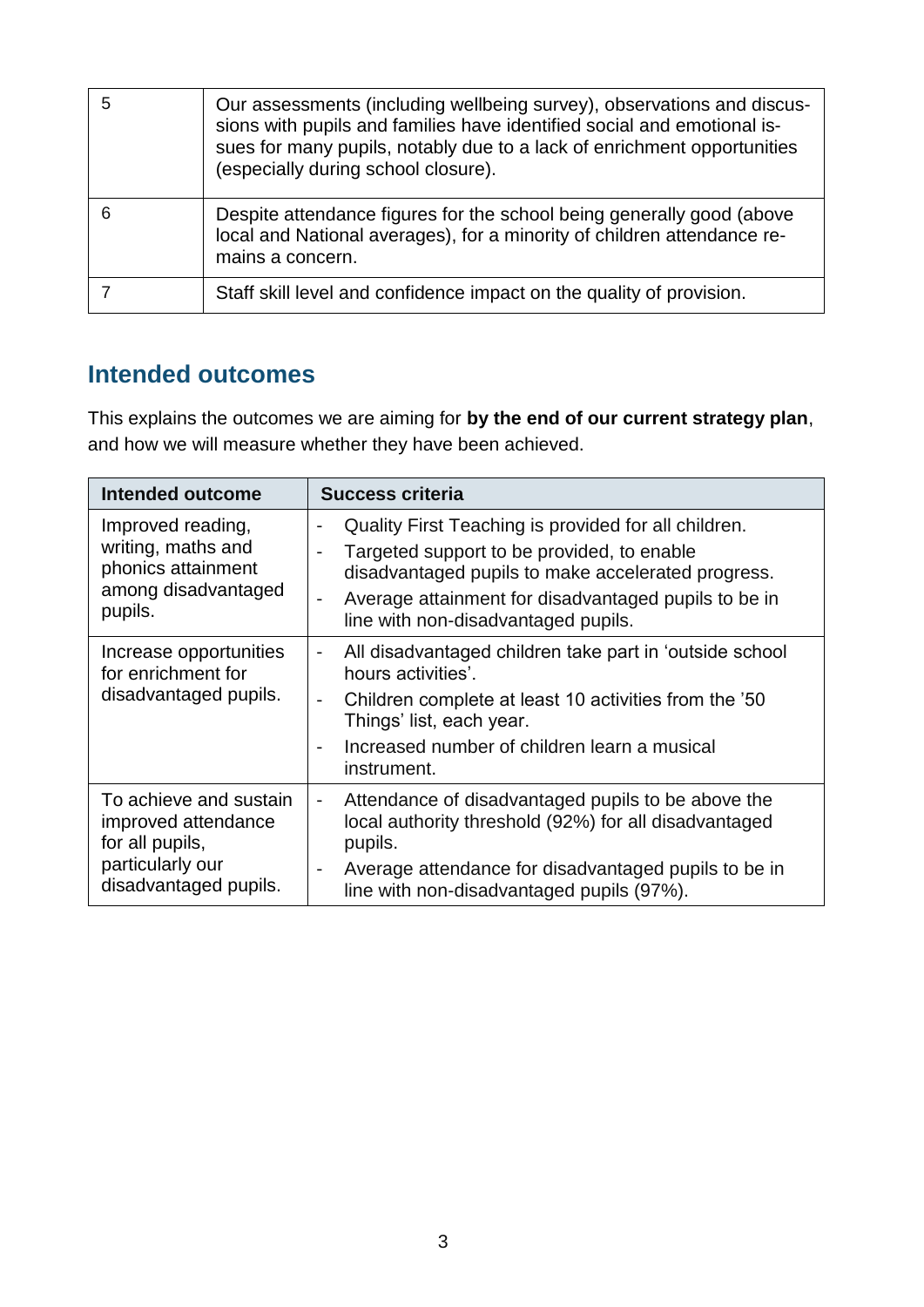# **Activity in this academic year**

This details how we intend to spend our pupil premium (and recovery premium funding) **this academic year** to address the challenges listed above.

### **Teaching (for example, CPD, recruitment and retention)**

| <b>Activity</b>                                                                                                                                                                   | <b>Evidence that supports this</b><br>approach                                                                                                                                                                                                                                                 | <b>Challenge</b><br>number(s)<br>addressed |
|-----------------------------------------------------------------------------------------------------------------------------------------------------------------------------------|------------------------------------------------------------------------------------------------------------------------------------------------------------------------------------------------------------------------------------------------------------------------------------------------|--------------------------------------------|
| Purchase of standardised<br>diagnostic assessments.                                                                                                                               | Standardised tests can provide reliable<br>insights into the specific strengths and<br>weaknesses of each pupil to help<br>ensure they receive the correct<br>additional support through interventions<br>or teacher instruction:                                                              | 1,2,3,4                                    |
|                                                                                                                                                                                   | <b>Standardised tests   Assessing and</b><br><b>Monitoring Pupil Progress   Education</b><br><b>Endowment Foundation   EEF</b>                                                                                                                                                                 |                                            |
| Purchase of Insight and<br>appropriate CPD delivered,<br>to allow for monitoring and<br>tracking of attainment and<br>progress.                                                   |                                                                                                                                                                                                                                                                                                | 3                                          |
| Purchase of Edukey and<br>appropriate CPD delivered,<br>to allow for monitoring and<br>tracking of attainment and<br>progress.                                                    |                                                                                                                                                                                                                                                                                                | 1,2,3,4                                    |
| CPD delivered to staff re-<br>garding positive learning be-<br>haviour, rather than mere<br>compliance.                                                                           | Good social and emotional skills align<br>with improved outcomes at school and<br>in later life (e.g., improved academic<br>performance, attitudes, behaviour and<br>relationships with peers):<br><b>EEF Social and Emotional Learn-</b><br>ing.pdf(educationendowmentfounda-<br>tion.org.uk) | 4, 5, 7                                    |
| Embedding dialogic activities<br>across the school curricu-<br>lum. These can support pu-<br>pils to articulate key ideas,<br>consolidate understanding<br>and extend vocabulary. | There is a strong evidence base that<br>suggests oral language interventions,<br>including dialogic activities such as<br>high-quality classroom discussion, are<br>inexpensive to implement with high im-<br>pacts on reading:                                                                | 1, 2, 3, 4                                 |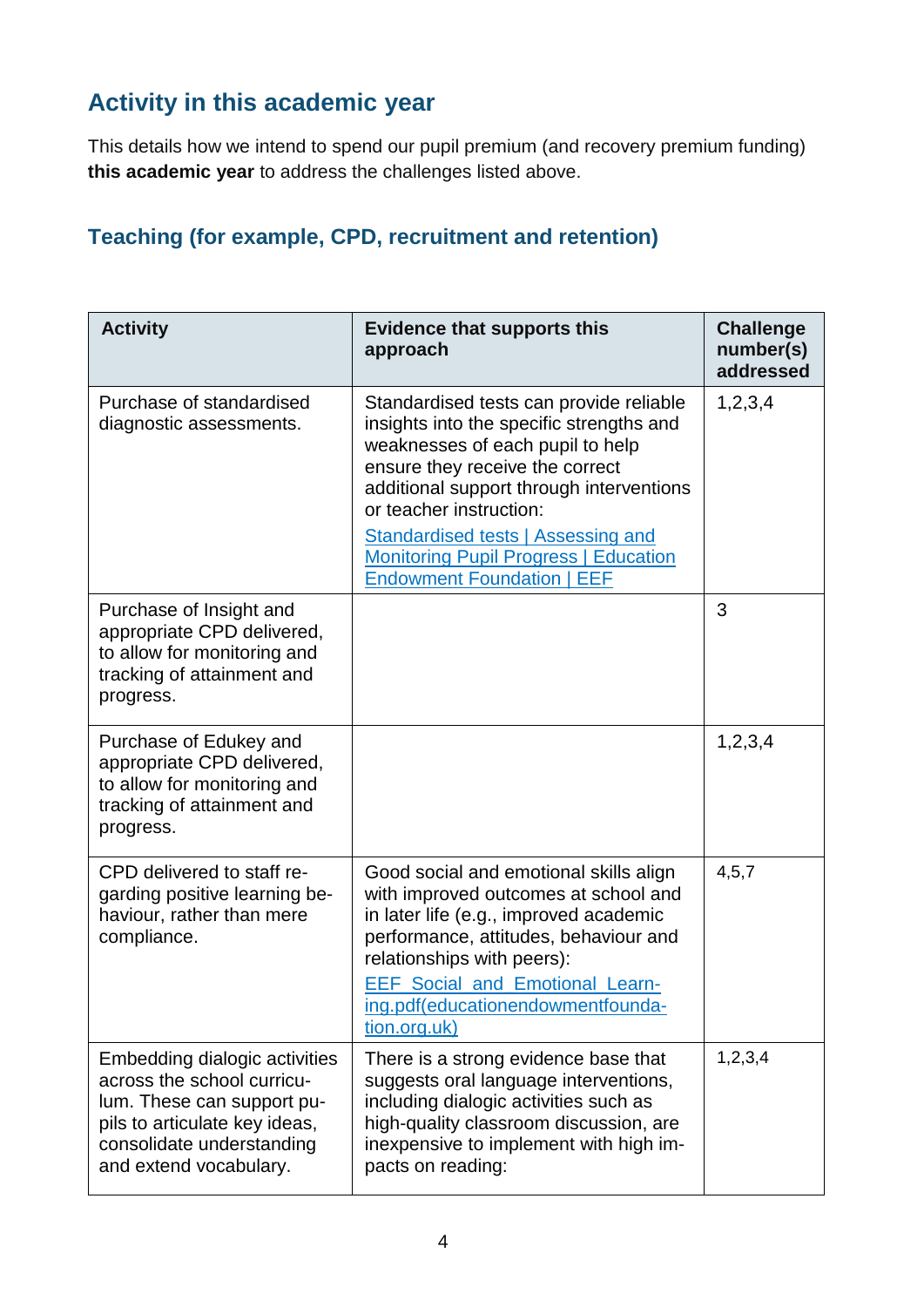| We will purchase resources<br>and fund ongoing teacher<br>training and release time.                                                                                                      | Oral language interventions   Toolkit<br><b>Strand   Education Endowment Foun-</b><br>dation   EEF                                                                                                                                                                                                |                  |
|-------------------------------------------------------------------------------------------------------------------------------------------------------------------------------------------|---------------------------------------------------------------------------------------------------------------------------------------------------------------------------------------------------------------------------------------------------------------------------------------------------|------------------|
| CPD dedicated to read-<br>ing/phonics delivered to staff<br>to ensure quality first teach-<br>ing and high quality interven-<br>tions.                                                    | Phonics approaches have a strong<br>evidence base that indicates a positive<br>impact on the accuracy of word reading<br>(though not necessarily<br>comprehension), particularly for<br>disadvantaged pupils:<br><b>Phonics   Toolkit Strand   Education</b><br><b>Endowment Foundation   EEF</b> | 1,2,3,4          |
| We will fund teacher release<br>time to ensure the develop-<br>ment of a broad and bal-<br>anced curriculum for all sub-<br>jects, including clear forms of<br>assessment and monitoring. |                                                                                                                                                                                                                                                                                                   | 1, 2, 3, 4, 5, 7 |

### **Targeted academic support (for example, tutoring, one-to-one support structured interventions)**

| <b>Activity</b>                                                                                                                                                                                   | Evidence that supports this approach                                                                                                                                                                                                                                                                                                                                           | <b>Challenge</b><br>number(s)<br>addressed |
|---------------------------------------------------------------------------------------------------------------------------------------------------------------------------------------------------|--------------------------------------------------------------------------------------------------------------------------------------------------------------------------------------------------------------------------------------------------------------------------------------------------------------------------------------------------------------------------------|--------------------------------------------|
| Purchase of a<br>programme to improve<br>listening, narrative and<br>vocabulary skills for<br>disadvantaged pupils<br>who have relatively low<br>spoken language skills.                          | Oral language interventions can have a<br>positive impact on pupils' language skills.<br>Approaches that focus on speaking,<br>listening and a combination of the two<br>show positive impacts on attainment:<br>Oral language interventions   EEF<br>(educationendowmentfoundation.org.uk)                                                                                    | 1,2,3,4                                    |
| <b>Additional phonics</b><br>sessions targeted at<br>disadvantaged pupils<br>who require further<br>phonics support. This<br>will be delivered in<br>collaboration with our<br>local English hub. | Phonics approaches have a strong<br>evidence base indicating a positive impact<br>on pupils, particularly from disadvantaged<br>backgrounds. Targeted phonics<br>interventions have been shown to be more<br>effective when delivered as regular<br>sessions over a period up to 12 weeks:<br><b>Phonics   Toolkit Strand   Education</b><br><b>Endowment Foundation   EEF</b> | 1,2,3,4                                    |
| Engaging with the<br><b>National Tutoring Pro-</b>                                                                                                                                                | Tuition targeted at specific needs and<br>knowledge gaps can be an effective                                                                                                                                                                                                                                                                                                   | 1,2,3,4                                    |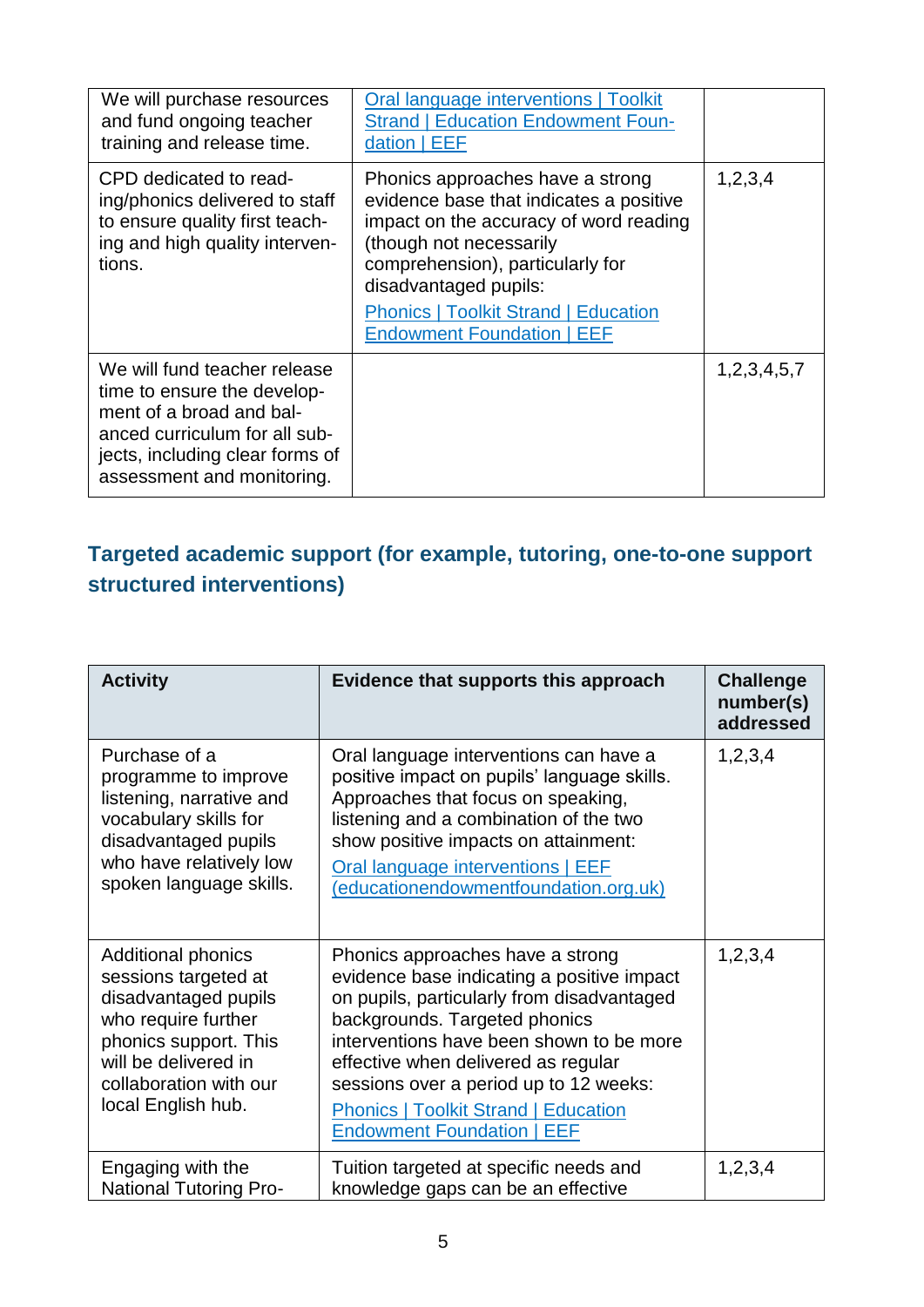| gramme to provide a<br>blend of tuition,<br>mentoring and school-<br>led tutoring for pupils<br>whose education has<br>been most impacted by<br>the pandemic. A<br>significant proportion of<br>the pupils who receive<br>tutoring will be<br>disadvantaged, including<br>those who are high<br>attainers. | method to support low attaining pupils or<br>those falling behind, both one-to-one:<br>One to one tuition   EEF (educationendow-<br>mentfoundation.org.uk)<br>And in small groups:<br><b>Small group tuition   Toolkit Strand   Educa-</b><br>tion Endowment Foundation   EEF |         |
|------------------------------------------------------------------------------------------------------------------------------------------------------------------------------------------------------------------------------------------------------------------------------------------------------------|-------------------------------------------------------------------------------------------------------------------------------------------------------------------------------------------------------------------------------------------------------------------------------|---------|
| Targeted interventions<br>to take place, with focus<br>on reading (particularly<br>fluency).                                                                                                                                                                                                               |                                                                                                                                                                                                                                                                               | 1,2,3,4 |

# **Wider strategies (for example, related to attendance, behaviour, wellbeing)**

| <b>Activity</b>                                                                                             | <b>Evidence that supports this</b><br>approach                                                                                                                                     | <b>Challenge</b><br>number(s)<br>addressed |
|-------------------------------------------------------------------------------------------------------------|------------------------------------------------------------------------------------------------------------------------------------------------------------------------------------|--------------------------------------------|
| Whole staff training on behaviour<br>management, with a particular focus<br>on positive learning behaviour. | Both targeted interventions and<br>universal approaches can have<br>positive overall effects:<br><b>Behaviour interventions   EEF</b><br>(educationendowmentfoundatio<br>n.org.uk) | 5,6,7                                      |
| Meet & Greet process introduced to<br>welcome the children into school and<br>the classroom.                |                                                                                                                                                                                    | 5,6,7                                      |
| PASS surveys purchased and<br>implemented across KS1 and KS2.                                               |                                                                                                                                                                                    | 5,6                                        |
| Learning Mentor deployed to work<br>with children demonstrating social<br>and emotional difficulties.       |                                                                                                                                                                                    | 5,6                                        |
| Forest School used as a whole class<br>approach in EYFS & KS1, to develop<br>social & emotional skills.     |                                                                                                                                                                                    | 5,6                                        |
| Incentives used to increase<br>attendance, such as class rewards,                                           |                                                                                                                                                                                    | 5,6                                        |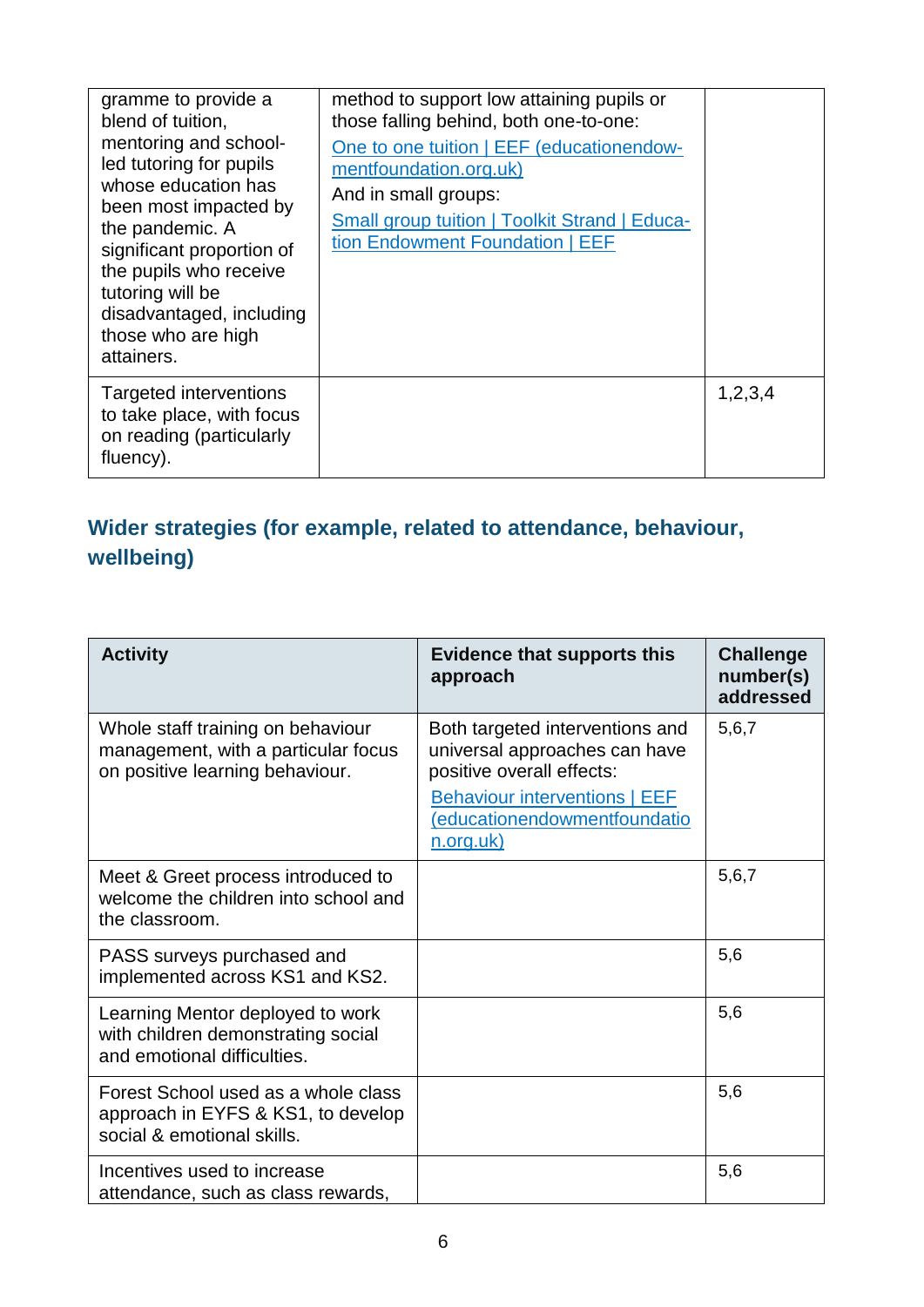| public recognition and individual<br>activities.                                                                               |                                                                                                                                                     |       |
|--------------------------------------------------------------------------------------------------------------------------------|-----------------------------------------------------------------------------------------------------------------------------------------------------|-------|
| Parent and pupil voice used to<br>measure effectiveness of strategies<br>used;                                                 |                                                                                                                                                     | 5,6,7 |
| surveys                                                                                                                        |                                                                                                                                                     |       |
| school/class council                                                                                                           |                                                                                                                                                     |       |
| Head boy/girl                                                                                                                  |                                                                                                                                                     |       |
| <b>PASS surveys</b>                                                                                                            |                                                                                                                                                     |       |
| <b>Educational Mental Health</b><br>Practitioners deployed for targeted<br>children, to address social and<br>emotional needs. |                                                                                                                                                     | 5,6   |
| Personal hygiene products<br>purchased and made<br>available/accessible.                                                       |                                                                                                                                                     | 6     |
| Funds available to purchase school<br>uniform, for those who require it.                                                       |                                                                                                                                                     | 6     |
| Music tuition costs to be met and<br>children encouraged to take part in<br>learning an instrument.                            |                                                                                                                                                     | 5,6   |
| Educational visits subsidy available,<br>to ensure children can access<br>enriching opportunities.                             |                                                                                                                                                     | 5     |
| Embedding principles of good<br>practice set out in the DfE's<br><b>Improving School Attendance</b><br>advice.                 | The DfE guidance has been<br>informed by engagement with<br>schools that have significantly<br>reduced levels of absence and<br>persistent absence. | 6     |